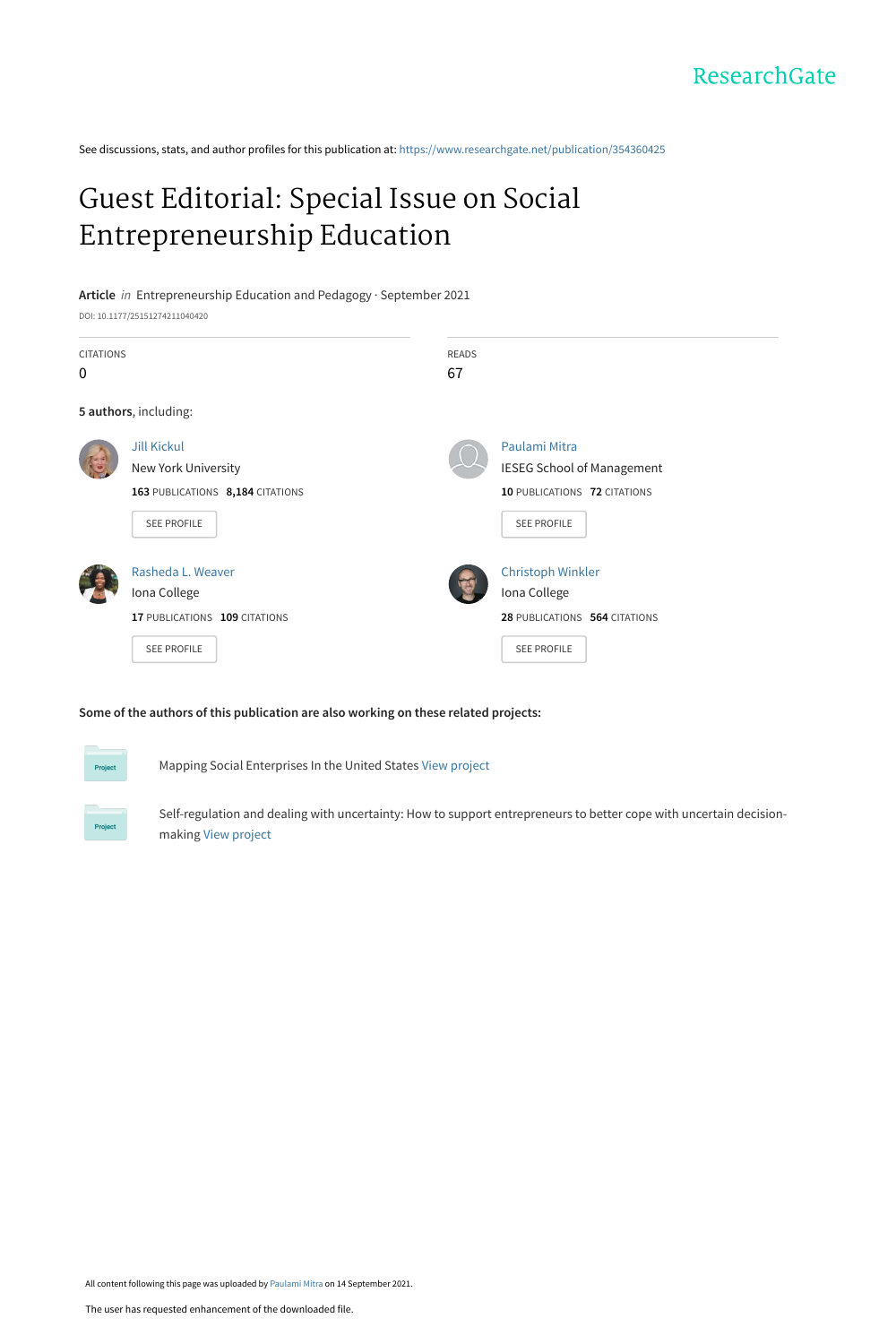Special Issue: Social Entrepreneurship Education

# Guest Editorial: Special Issue on Social Entrepreneurship Education

Entrepreneurship Education and Pedagogy 2021, Vol. 0(0) 1–6 © The Author(s) 2021 Article reuse guidelines: [sagepub.com/journals-permissions](https://us.sagepub.com/en-us/journals-permissions) DOI: [10.1177/25151274211040420](https://doi.org/10.1177/25151274211040420) [journals.sagepub.com/home/eex](https://journals.sagepub.com/home/eex)



## Jill Kickul<sup>1</sup> , Paulami Mitra<sup>2</sup> , Rasheda L. Weaver3, Jacqueline Orr<sup>1</sup>, and Christoph Winkler $^3\mathbf{\textcolor{red}{\bullet}}$

## **Abstract**

Our key intention through this special issue in social entrepreneurship education is to capture the best practices in pedagogy and research within this growing field of social entrepreneurship and also to push boundaries and question the taken-for-granted assumptions in this discipline. Therefore, two contributions chosen for this issue advocate the importance of a service learning approach to enhance students' learning experience beyond the classroom. The other two contributions address the need to challenge assumptions of social entrepreneurship, thus improving students' practical and theoretical knowledge of the field.

## Keywords

social entrepreneurship education, service learning, design thinking, experiential learning, dark side of social entrepreneurship

Social entrepreneurship involves the application of business practices in the pursuit of a social and/or environmental mission. Opportunities abound in the field of social

#### Corresponding Author:

Christoph Winkler, Hynes Endowed Professor of Entrepreneurship and Innovation, Iona College, 715 North Avenue, New Rochelle, NY 10803, USA. Email: [cwinkler@iona.edu](mailto:cwinkler@iona.edu)

<sup>&</sup>lt;sup>1</sup>Marshall School of Business, University of Southern California, Los Angeles, CA, USA <sup>2</sup>IESEG School of Management, Lille, France

<sup>&</sup>lt;sup>3</sup> Hynes Institute for Entrepreneurship and Innovation, Iona College, New Rochelle, NY, USA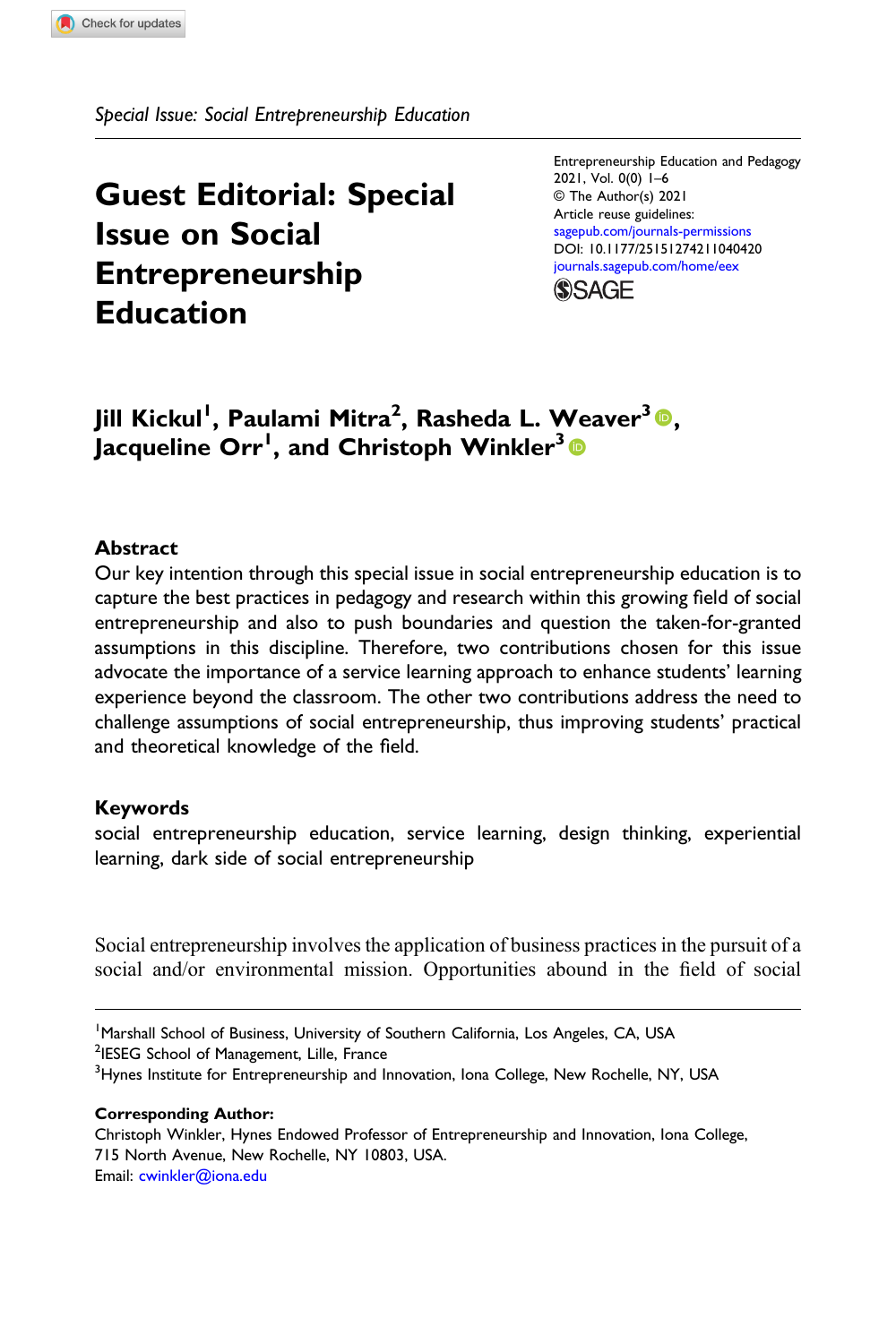entrepreneurship for innovators to bring effective solutions to some of society's most pressing issues. As an emerging and rapidly changing business field, social entrepreneurship involves the practice of identifying, starting, and growing successful mission-driven for-profit and non-profit ventures, that is, organizations that strive to advance social change while also prioritizing financial sustainability. It brings the mindset, principles, strategies, tools, and techniques of entrepreneurship to the social sector, yielding innovative solutions to society's vexing problems: poverty, hunger, inadequate housing and homelessness, unemployment and underemployment, illiteracy, disease, environmental degradation, and the like.

In addition to finding creative solutions, the social entrepreneur of the future will also encourage stakeholders to take notice of these innovations and the impact they can have in driving long-term systematic change for broader social, political, cultural, and economic well-being. The interdisciplinary nature of social entrepreneurship has captured the imaginations of brilliant students across business, public administration, social work, and other fields around the world. This has led to the creation of hundreds of courses and programs of study to meet this burgeoning demand. These programs are witnessing a surge of social consciousness among students across all levels of higher education. As early as  $2008$ , the Aspen Institute's Center for Business Education<sup>[1](#page-6-0)</sup> survey indicates that our students are thinking more broadly about the primary responsibilities of a company, considering "creating value for the communities in which they operate" to be a primary business responsibility.

This special issue on Social Entrepreneurship Education invited scholarly contributions that introduce emerging theoretical frameworks as well as impactful learning innovations that will advance and interrogate current understanding and teaching practices of this evolving discipline. We contend that the field of social entrepreneurship education creates a unique opportunity to continually integrate, challenge, and debate many assumptions in an effort to develop cogent and unifying theoretical paradigms of "what" and "how" we teach the next cadre of aspiring social entrepreneurs. This special issue called for publishing scholarly work that focuses on several key topics and unanswered questions in the social entrepreneurship education field, including

- (1) What are the social entrepreneurship frameworks being used in classrooms and how are they integrated within both curricular and co-curricular initiatives?
- (2) In what ways are the pedagogical innovations used in more traditional, commercial entrepreneurship programs similar and different from those innovations used within a social entrepreneurship curriculum?
- (3) As a field, how do social entrepreneurship educators assess their effectiveness in the classroom? What type of informal and formal methodologies and measures are used?
- (4) What are the variety of models and frameworks that social entrepreneurship educators use to discuss and debate the multiple missions (social/economic/ environmental) of a social enterprise?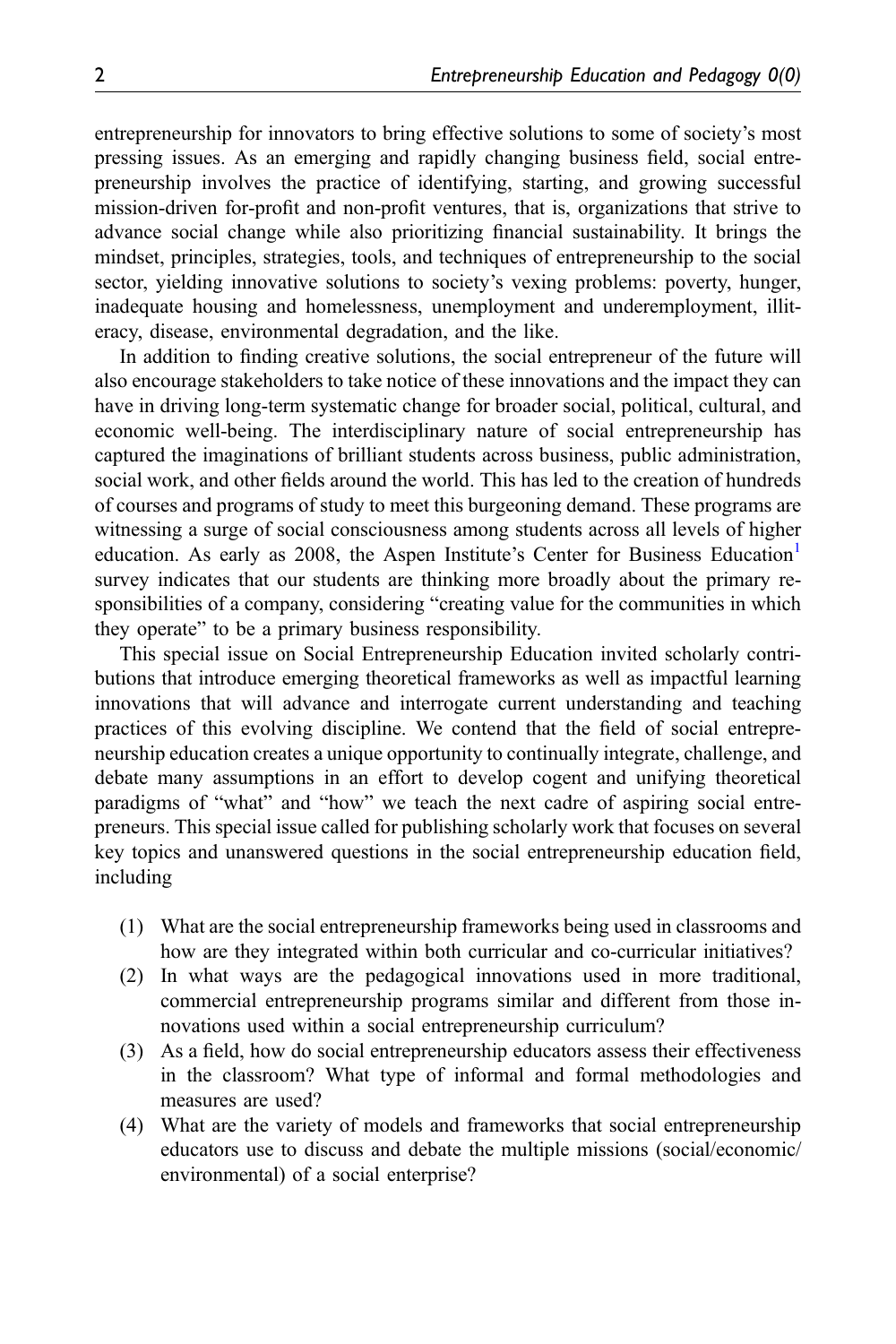- (5) What scholarship of teaching and learning about sustainable business models exists (achieving financial sustainability, scaling impact, design thinking for social change, etc.)?
- (6) How is action research used as a teaching tool to build socially responsible ecosystems?

Before choosing the articles for this special issue, we took note of the different articles published on social entrepreneurship education. Many of these academic works focused on pedagogic tools and models that aimed at enhancing the learning experience of students or by generating ideas on improving the syllabus or the theoretical understanding of social entrepreneurship ([Kickul et al., 2012](#page-6-1), [2018](#page-6-2); [Mitra et al., 2019;](#page-6-3) [Pache & Chowdhury, 2012](#page-6-4); [Tracey & Philips, 2007](#page-6-5)). Our key intention through this issue was to not only capture the best practices in pedagogy and research within the growing field of social entrepreneurship education but also to push boundaries and question the taken-for-granted assumptions in this discipline. As a result, we chose four articles that addressed in settling our dilemma.

The first two articles in this special issue highlight the importance of experiential learning and design thinking in social entrepreneurship education. They advocate a service-learning approach by actively engaging the students with the local community or with local social entrepreneurs to enhance the students' learning experience beyond the boundaries of the classroom. Experiential learning is essential to social enterprise education as social enterprises are practical in nature [\(Weaver, 2020](#page-6-6)). These articles are followed by two other articles that focus on deepening students' knowledge and understanding of social entrepreneurship from a critical perspective approach.

## Active Engagement of Students with the Local Community

The first article Actively Engaging with Social Entrepreneurs: The Social Enterprise Audit by Stephanie Fernhaber generates a step-by-step guide on how social entrepreneurship students can be engaged outside the classroom in a way that is structured and efficient and can be easily implemented by social entrepreneurship educators. Consequently, this article introduces a hybrid learning innovation that combines inclass learning with active engagement of students with the social entrepreneurship community over a period of 9 weeks. In this program, the beginning of each week kicks off with a foundational in-class training on theory and practical exercises on social entrepreneurship. Meanwhile, the course instructor conducts some background preparation by securing the commitment of local social ventures and then pairing up each student team with a social venture. At the end of each week, the students visit and gain more information about the venture, its objectives, vision, mission, and strategy. Students are also encouraged to apply the concepts they study in class along with critically analyzing the different aspects of the social venture. Finally, they are expected to design and frame a set of recommendations for the social venture. The course design also accommodates mid-term and end-of-semester exams, assignments, and reflection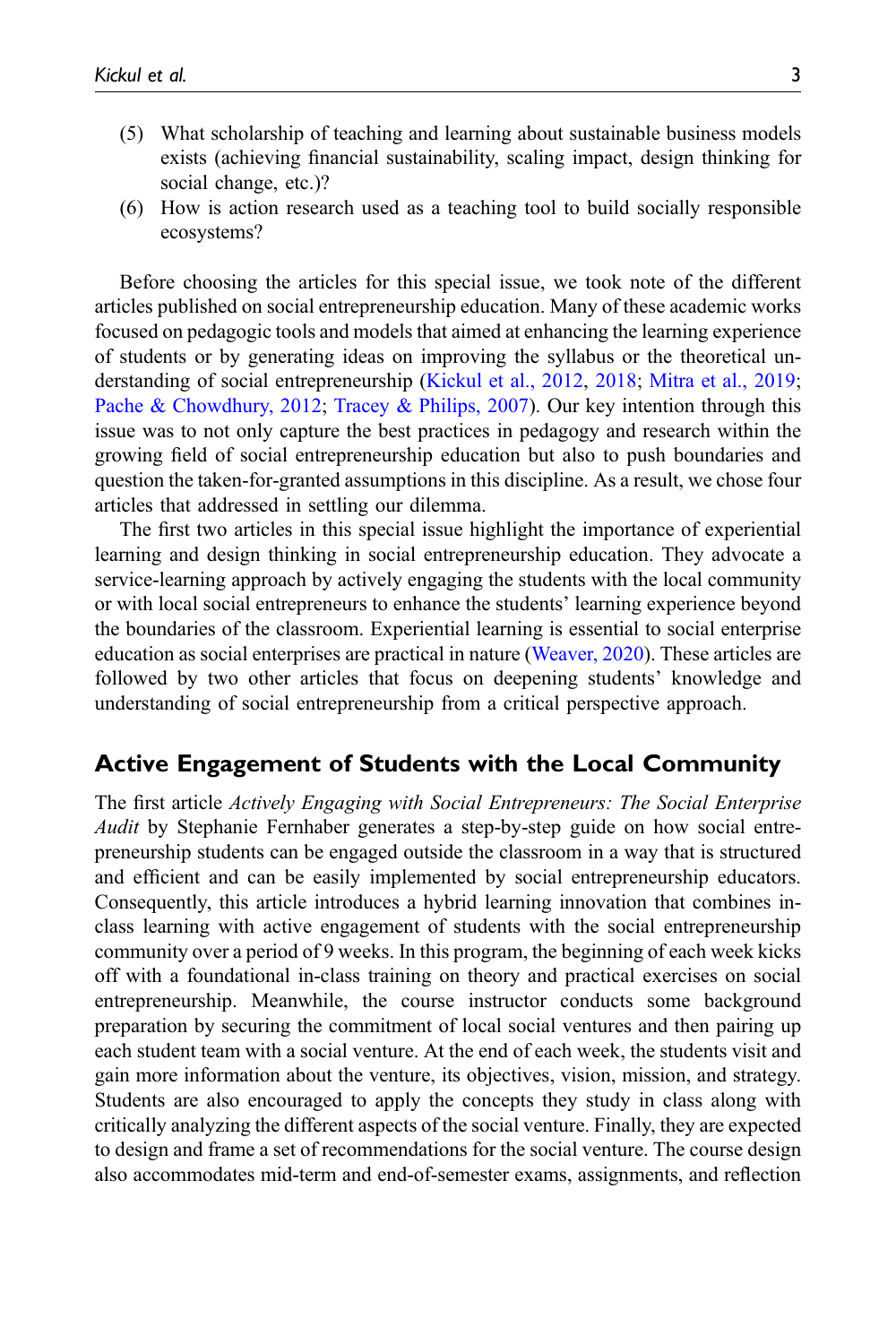papers. Through this learning innovation, social entrepreneurship educators benefit from being able to create a space for students to align and practically apply theoretical insights studied in class with a real-world scenario. Students also benefit from nurturing, experimenting, and cultivating their social entrepreneurial identity and social entrepreneurial self-efficacy in order to catalyze change in their future efforts.

The article Learning Design Thinking: A Social Innovation JAM by Geoffrey Graybeal and Michelle Ferrier leverages the principles of design thinking and vividly describes the objectives and activities of a 3-day workshop, called the social innovation jam. This workshop, which was originally hosted by a university in the southeastern United States, took a problem-solving methodological approach by inciting participants to define, design, and test prototypes of local solutions to address global challenges related to sustainable development. Participants, who were stakeholders across different sectors, such as students, entrepreneurs, designers, or policy advocates from the private and public sectors, were brought together in order to collaborate, innovate, design, and execute social impact ideas by addressing three Sustainable Development Goals framed by the United Nations. Through this event, the host university pronounced its entrepreneurial efforts, connected with several individual members, groups, and entities around its community, and allowed students to bring academic insights into the real world while they cemented their learnings by teaching others.

## Critical Perspective on Social Entrepreneurship Education

Through the article titled Integrating Social Entrepreneurship Literature through Teaching, Angela Addae and Cheryl Ellenwood posit that social entrepreneurship education remains at its infancy. The course offerings of universities and educational institutions are varied, diverse, and multifaceted in nature. Social entrepreneurship educators rely on their networks and previous subjective experiences while struggling to develop syllabi, pedagogic materials, and teaching approaches toward theory or practical competences. These challenges are augmented by factors such as the rapidly emerging body of literature that crosses several academic disciplines, the continued growth of the social entrepreneurship sector, and the ambiguous and conflicting definitions of social enterprises across a spectrum of legal and financial structures. Through this article, the authors address this lack of cohesion and attempt to bridge this gap across the field. Their essay provides four key threshold concepts (conceptualization and formation, governance, resource access, and legitimacy and accountability), borrowed from the social entrepreneurship literature in order to provide students a broad, yet critical, understanding of the field. These four threshold concepts have been organized and linked to core practical competences that students are expected to acquire in order to execute social business strategies. Consequently, the authors represent a constructive criticism of experiential learning, project-based learning, and designthinking approaches that are mostly promoted in social entrepreneurship curriculums or programs. Additionally, the authors advocate a holistic development of students by simultaneously highlighting the importance of incorporating theory-driven knowledge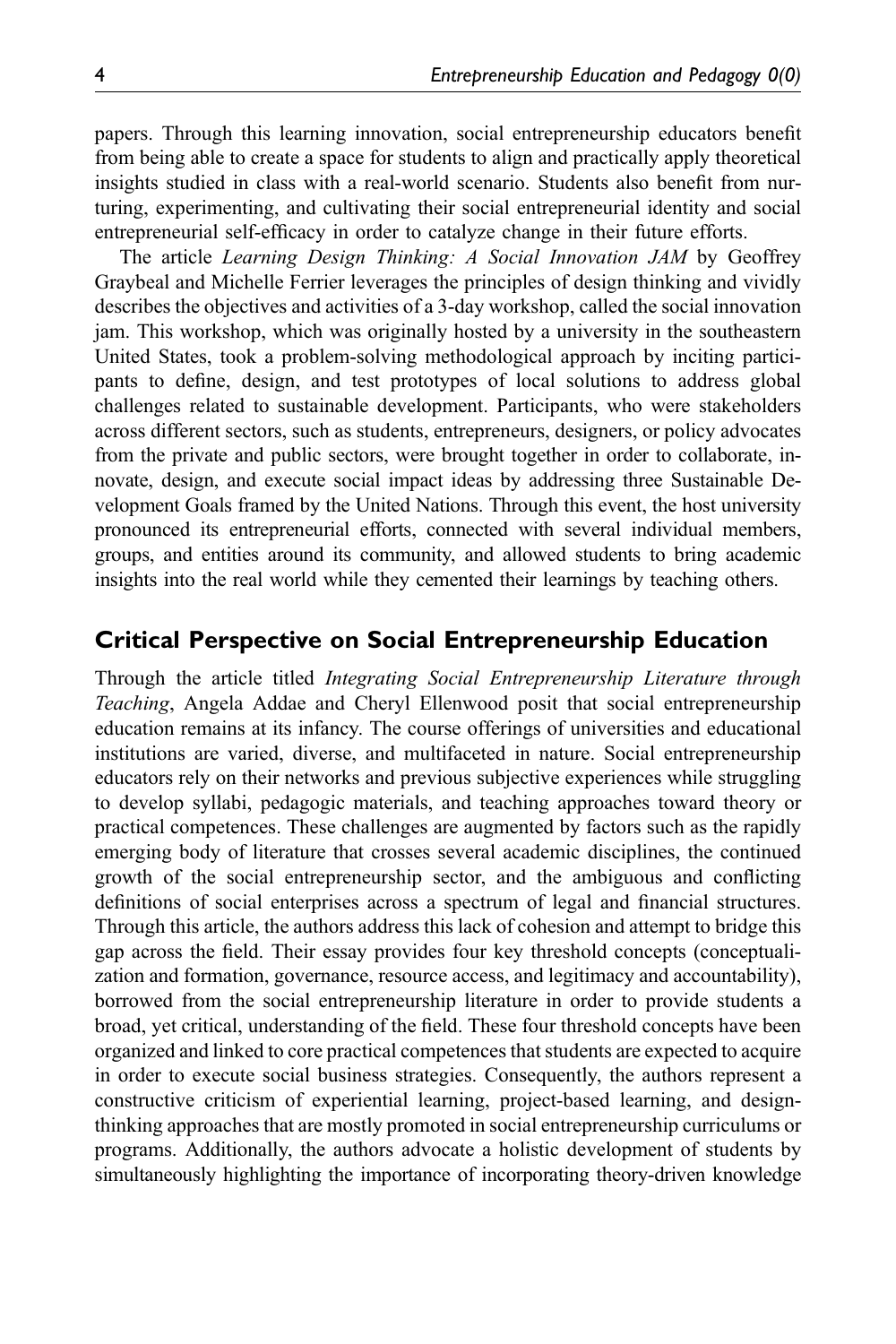along with practical insights in the classroom. The study encourages instructors to launch in-depth theoretical dialogues and debates with students to facilitate core competency development, to provide a solid foundation, and to generate mental models in order to frame theory-driven practical solutions to social problems. In the process, the authors recommend that instructors iteratively trigger theory-driven experiential learning experiences as well as experiential learning experiences that drive theoretical reflection.

Through the fourth article of this issue, named *Enhancing Social Entrepreneurship* Education with Dark Side Theory to Frame Social Enterprises, Craig Talmage and T. Alden Gassert aim to broaden, deepen, and stimulate critical thinking by providing a rubric, framework, and some possible classroom exercises to enhance students' understanding of dark-side theory within the context of social entrepreneurship. The authors highlight that social entrepreneurial narratives unequivocally support the idea of social enterprises as organizations that create innovative solutions through marketbased activities that positively impact society. Social entrepreneurs are, thus, conceptualized as prosocial and heroic individuals that provide practical solutions to grand societal problems. However, through this study, the author advocates the need to engage in discussion about an alternative critical discussion on the role of dark side theory in entrepreneurship and social entrepreneurship. In order to execute such educational and pedagogic strategies, the article builds upon several examples, frameworks, and exercises that can evoke students to challenge and question social enterprises from a moral or ethical lens. Moreover, by interrogating the universally positive assumptions about social entrepreneurship, educators can push students to critically analyze and reflect upon the different theoretical and practical aspects of social entrepreneurship. Most importantly, by illuminating the myriad dynamics of social entrepreneurship, educators can deter social entrepreneurs or prospective social entrepreneurs from business failure, going to "the dark side," or doing harm in the communities they desire to help.

## Conclusion

In the past 20 years, the academic field of social entrepreneurship has risen from obscurity into a respected discipline. We are encouraged by the growing nature of our field, and the increasing level of nuance in academic literature and empirical research on topics relevant to social entrepreneurship. The articles in this special issue add to the discourse in important ways, and our hope is that these contributions will impact both classroom learning and efforts across communities. We look forward with confidence to the progress that will be made in the understanding and application of social entrepreneurship in the years to come.

### Declaration of Conflicting Interests

The author(s) declared no potential conflicts of interest with respect to the research, authorship, and/or publication of this article.